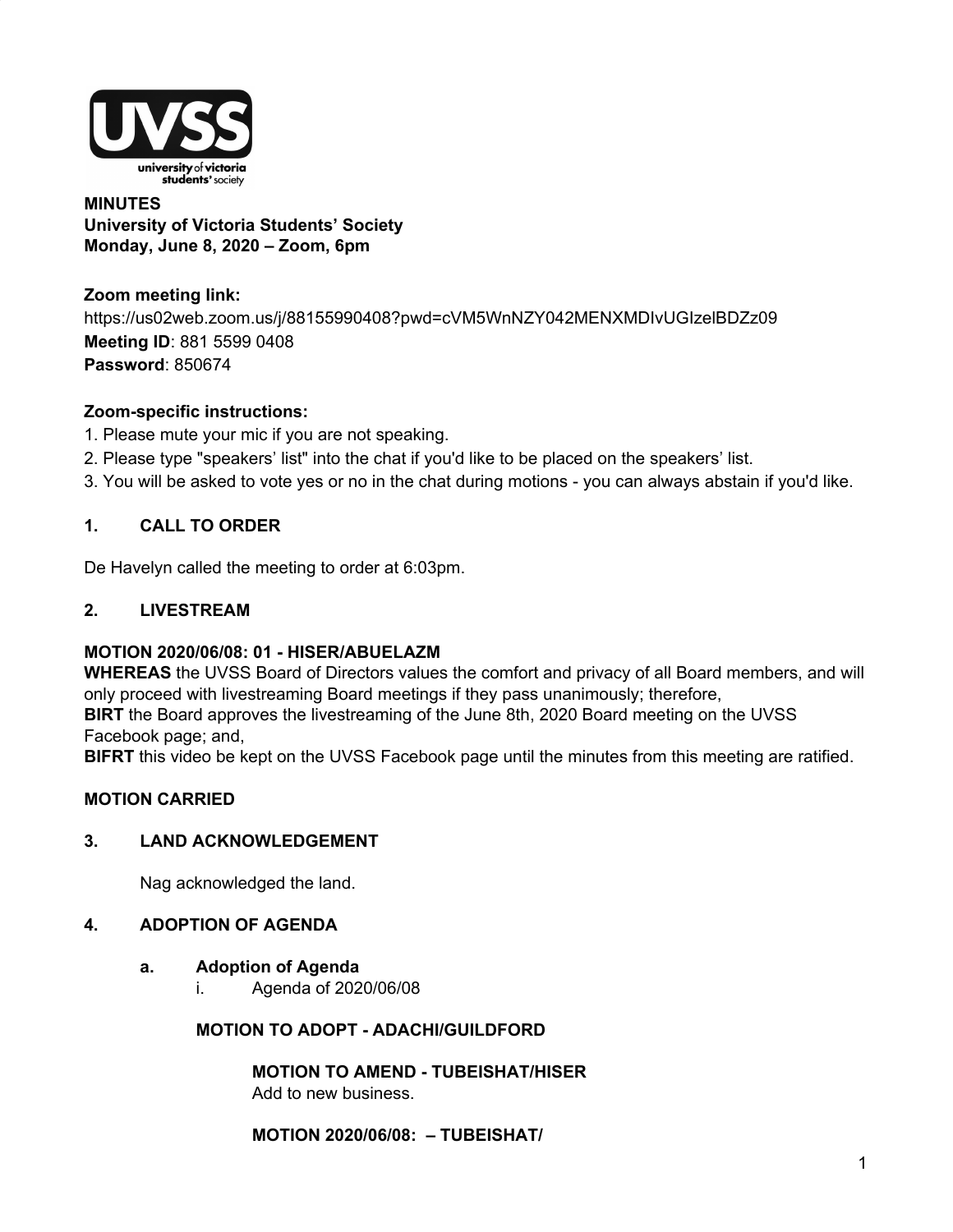**WHEREAS** the Office of Student Life is launching a Pre-Arrival Program for new students in the beginning of July; and,

**WHEREAS** the Office of Student Life is seeking student input in anti-oppression content to be included in the program;

**BIRT** nominations be opened to fill the following vacancies on the Subject Matter Expert Committee (SMEC):

One (1) Member

One (1) Member as recommended by the Native Students Union (NSU)

One (1) Member as recommended by Students of Colour Collective (SOCC)

## **MOTION CARRIED**

## **ADOPTED AS AMENDED**

**MOTION TO REVISIT ADOPTION OF THE AGENDA - BLECHA/ABUELAZM** Add Blecha's board report to the agenda. **MOTION CARRIED**

### **5. PRESENTATIONS & ANNOUNCEMENTS**

## **a. PRESENTATIONS**

## **b. ANNOUNCEMENTS**

**Anti-racism training** with Dr. Moussa Magassa, Human Rights Education Advisor Manager for EQHR, on Monday June 22nd from 6-8:30pm (online).

### **MOTION 2020/06/08: 02 - LOWAN/DODDS**

**WHEREAS** due to facilitator availability, anti-racism training has been scheduled for the same night as the June 22nd Board meeting; therefore, **BIRT** the Board meeting of June 22nd is moved to June 29th.

### **MOTION CARRIED**

# **6. REPORTS**

**a. REPORT – EXECUTIVE DIRECTOR** Strategic Plan Implementation, Society Finances & Operations (BoD Policy Section 1, Part 3.2.l)

# **b. REPORTS**

# **PORTFOLIOS**

- 1. Campaigns and Community Relations
- 2. Finance and Operations
- 3. Outreach and University Relations
- 4. Student Affairs
- 5. Events
- 6. International Student Relations

### **COMMITTEES AND COUNCILS**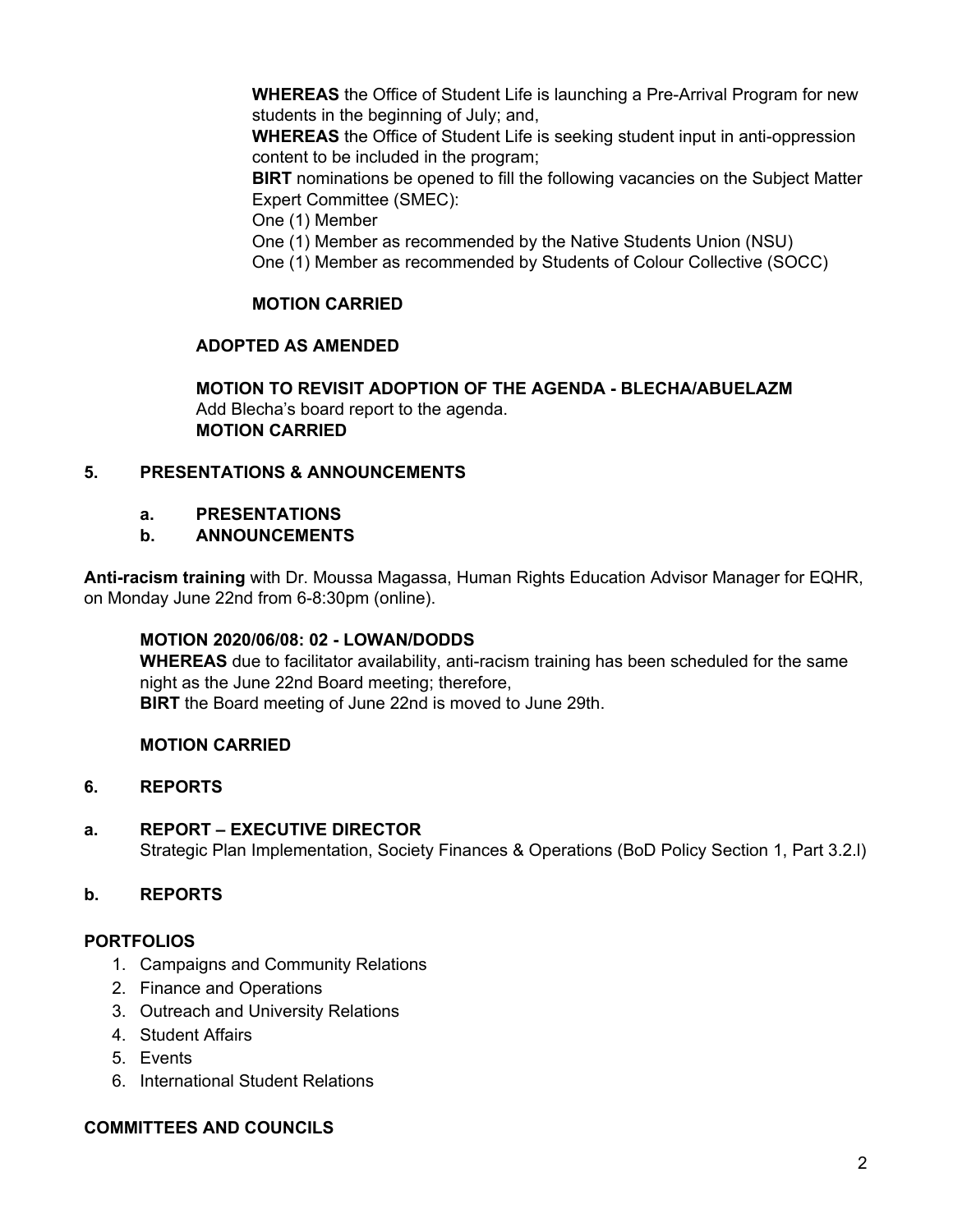- 1. Electoral
- 2. Executive committee
- 3. Food Bank & Free Store
- 4. International Student Relations
- 5. Peer Support Centre

## **CONSTITUENCY ORGANIZATIONS & NSU**

- 1. GEM
- 2. NSU
- 3. Pride
- 4. SOCC
- 5. SSD

## **WORKING GROUPS**

- 1. PIRG
- **7. QUESTION PERIOD (15 mins)**
- **8. MAIN MOTIONS**
- **a. PRIORITY BUSINESS**

## **RECOMMENDED BY ELECTORAL COMMITTEE MOTION 2020/06/08: 03 - TUBEISHAT/BLECHA**

**Nomination Period** Monday February 8, 9am – Wednesday February 24th, 9am **Campaign Period** Monday March 15, 9am\* – Friday March 26, noon **Voting Days** Wednesday March 24 , 9am – Friday March 26, noon **The approximate date of candidate platform publication in** *The Martlet* March 11 **Candidates' forums** March 22nd and 23rd

# **MOTION CARRIED**

## **RECOMMENDED BY POLICY DEVELOPMENT COMMITTEE MOTION 2020/06/08: 04 - HISER/DODDS**

**BIRT** Board of Directors (BoD) policy section 1, part 1.2 Director Conduct and Duties and section 3 parts 3.1 and 3.3 is amended as follows:

# **Part 1: Director Conduct and Duties 1.2 Board Reports**

a. Directors shall submit a written board report to the Director of Outreach & University Relations and Research & Communications Manager in advance of each regularly scheduled board meeting. Board reports are due by 11:59 pm **9:00 am** on the **Friday** Thursday that precedes**ing** a regularly scheduled board meeting.

**i. Board reports for irregularly scheduled board meetings are optional and shall not be used to calculate Non-lead Director compensation Board meetings.**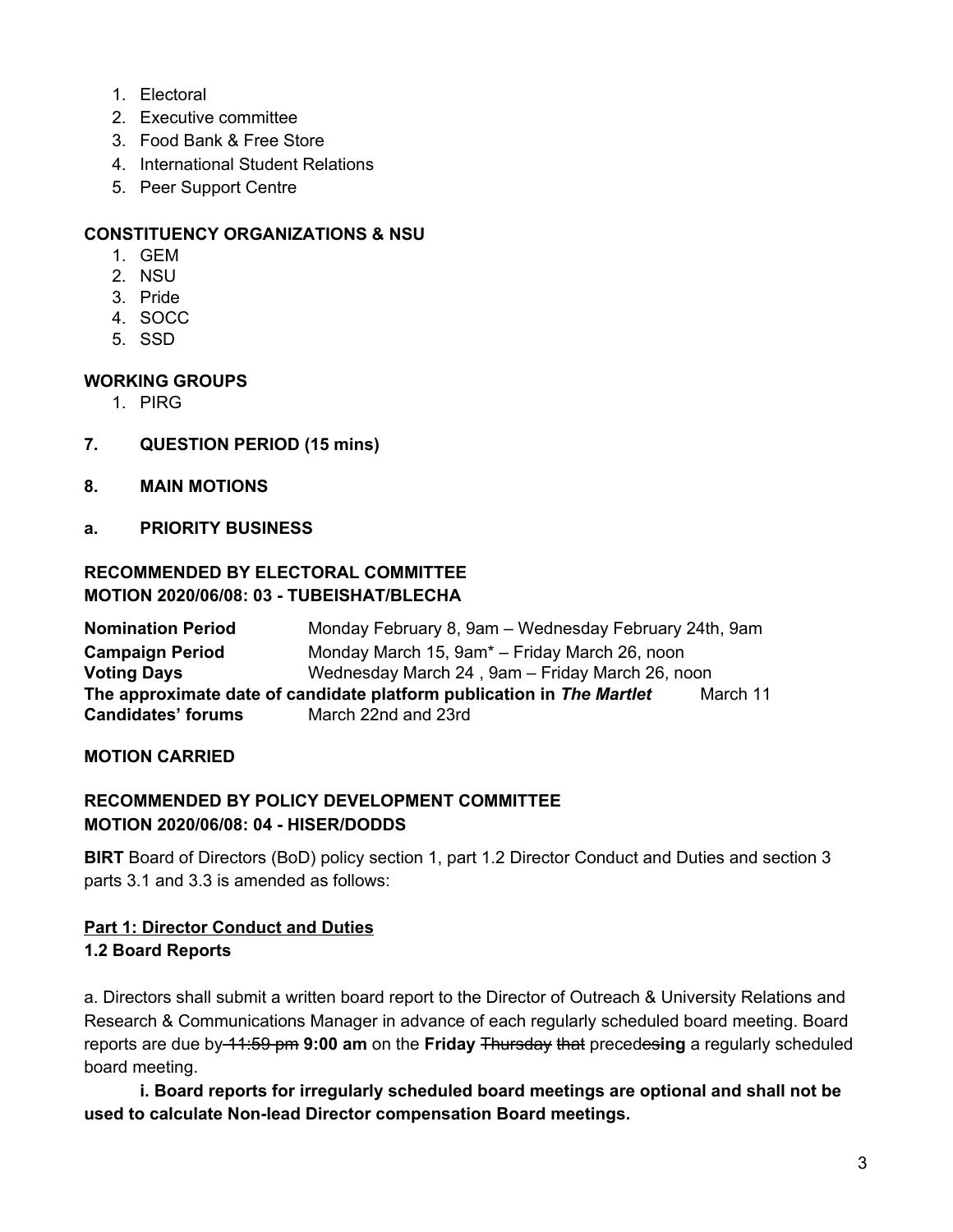## **PART 3: SOCIETY MEETINGS**

## **3.1 Board Society Meetings**

## **3.1.1 Speaking and Voting Rights**

**a.** At meetings of the Board of Directors, p**P**riority to speak shall be given to individuals who have not previously spoken, or who have spoken the least, to the item under discussion.

**b.** Individuals are limited to two speaking rights for the following:

- i. Main motions
- ii. Supplemental motions
- iii. Procedural motions

The extension of speaking rights may be passed by a majority vote of the Board.

C. Members of the Board shall only be allowed to ask two questions main and two supplemental questions during question periods of Board of Directors meetings. Members of the gallery are exempt from this policy.

**cq.** Speeches **Speaking time** shall be limited to five (5) minutes.

# d. If a member of the audience is required to speak to a motion, the Board shall vote once to **extend them speaking rights for the duration of the discussion on that agenda item, and the Chair may call on them to answer Board members' questions, if appropriate.**

**e.** As per Robert's Rules of Order, the chair of a board meeting shall not do the following:

i. Vote on a resolution or motion, except when the chair is a voting member of the board and there is a tie, or there are seven or fewer board members present.

ii. Move a resolution or motion, other than to give congratulations or condolences.

iii. Motivate, debate, or speak to a motion, other than to facilitate debate or ensure that procedure is followed.

**f.** If the chair of a board meeting wishes to do anything in section d. above, they must do one of the following:

i. Step down for an external chair at the beginning of the meeting.

ii. Step down for a vice-chair, chosen among Lead Directors, prior to a motion being moved. If a vice-chair cannot be found from among the Lead Directors, then a chair shall be chosen from among the At-Large Directors and Advocacy Representatives. Advocacy Representatives, however, are encouraged to debate because they represent unique perspectives. If no director wishes to chair, then one of the excluded managers is invited to chair.

iii. **The Board shall first vote to replace the Chair with an alternative, for a specified number of motions, before resuming business. After the culmination of the specified number of motions, the original Chair is automatically reinstated.**

**g. Voting remotely is permitted in extraordinary circumstances (for example, extreme weather), or for Directors on leaves of absence.**

**i. The Chair must keep a record of votes submitted electronically and provide this list to a Director or staff-member upon request.**

**3.1.2 Scheduling and Notice Requirements**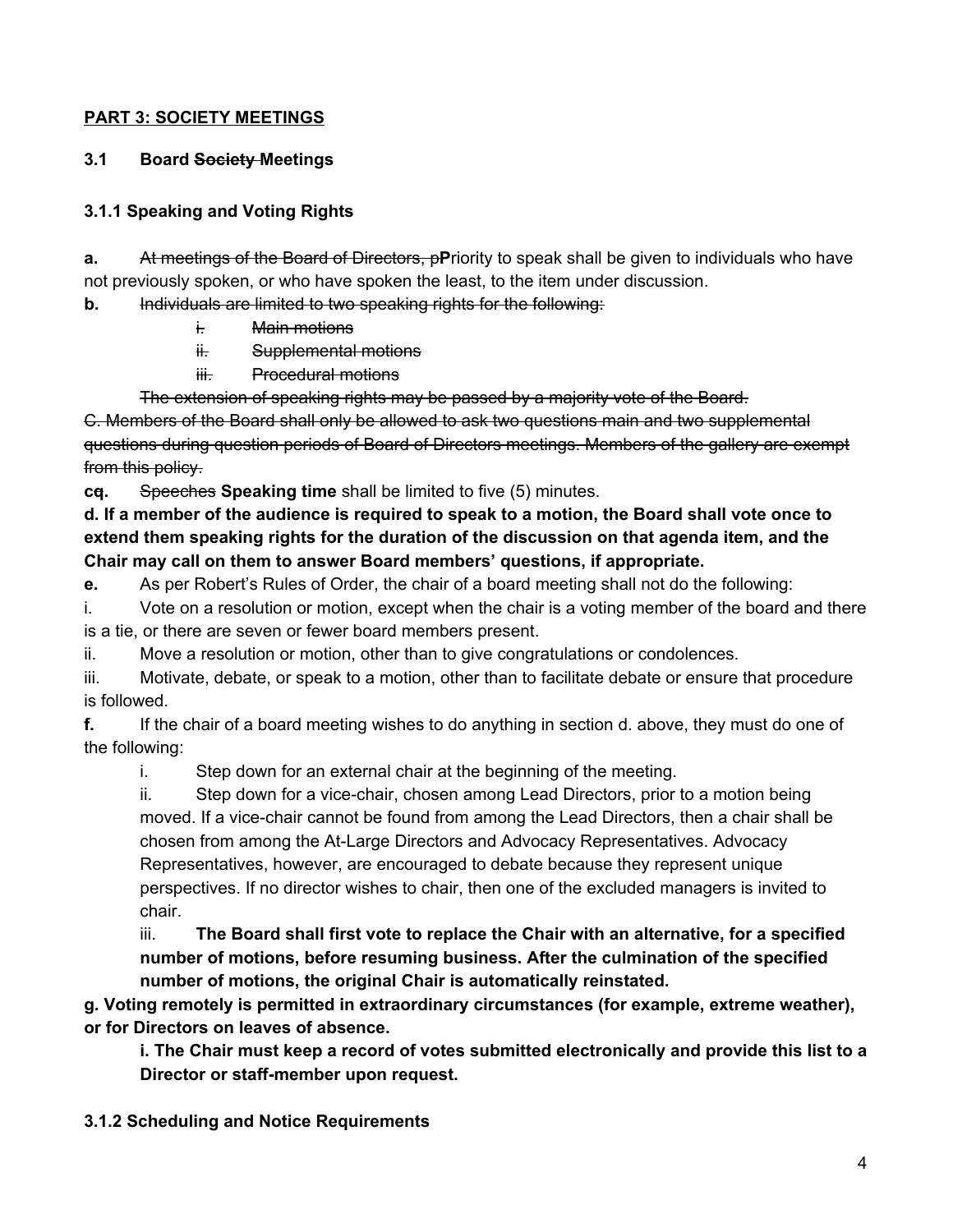a. Directors shall be given a minimum of 48-hours' notice of a meeting of the Board of Directors. **This notice must include the meeting date, start time, and location.**

**i. In extraordinary circumstances (for example, extreme weather), notice may be provided less than 48-hours, but no less than 24-hours, in advance of the meeting; however, the agenda must be provided with at least 24-hours' notice (as per Bylaw 5.3.b).**

**ii. The Board shall take additional steps to ensure that members are provided sufficient notice.**

b. All agenda items shall be submitted to the Research & Communications Manager and the Director of Outreach and University Relations no later than 11:59 pm **9am** on the Friday preceding the Board of Directors meeting, **if that meeting takes place on a Monday, in order to be included in the agenda. If the Board meeting is not on a Monday, then all agenda items shall be submitted 72-hours prior to the Board meeting in order to be included in the agenda**.

**i. Directors shall submit all agenda items at least 72-hours in advance of irregularly scheduled Board meetings in order for them to be included in the agenda.**

c. Agenda items that require a decision to be made before the next regularly scheduled board meeting shall be placed in a section called 'Priority Business'. 'Priority Business' shall be the first section under 'Main Motions' and shall precede 'Old Business' and 'New Business'.

d. Regularly scheduled board meetings shall be a maximum of five (5) hours. Board meeting lengths may only be extended by a 2/3 majority vote of the Board.

e. Draft minutes from Board of Directors Meetings shall be distributed to directors no later than **48-hours** 2 days prior to the next board meeting, and shall clearly read "Draft Minutes".

- f. Approved minutes shall be posted on the UVSS website in a timely manner.
- g. The Board shall make every effort to broadcast Board meetings to all members.

i. Board meetings may only be broadcast after a unanimously approved motion at the start of each Board meeting.

ii. Recordings may be kept online until the minutes from the broadcasted meeting have been ratified.

iii. The ability of the Board to broadcast Board meetings shall be detailed during Board Orientation.

h. The Society **Board** shall seek to schedule Board of Directors and General Meetings on dates other than religious **and other culturally significant** holidays.

# **3.1.3 Reports**

a. The Executive Committee, with the leadership and guidance of the Director of Finance and Operations, Executive Director, Administration and Services Manager, and General Manager, shall give a detailed verbal and printed report on the status of strategic plan implementation, business plan implementation, and society finances and operations at least one Board meeting per semester.

b. An excluded manager shall give a brief verbal report on the status of strategic plan implementation and society finances and operations at each board meeting.

# **3.1.4 In Camera Sessions**

a. In camera sessions shall adhere to the following: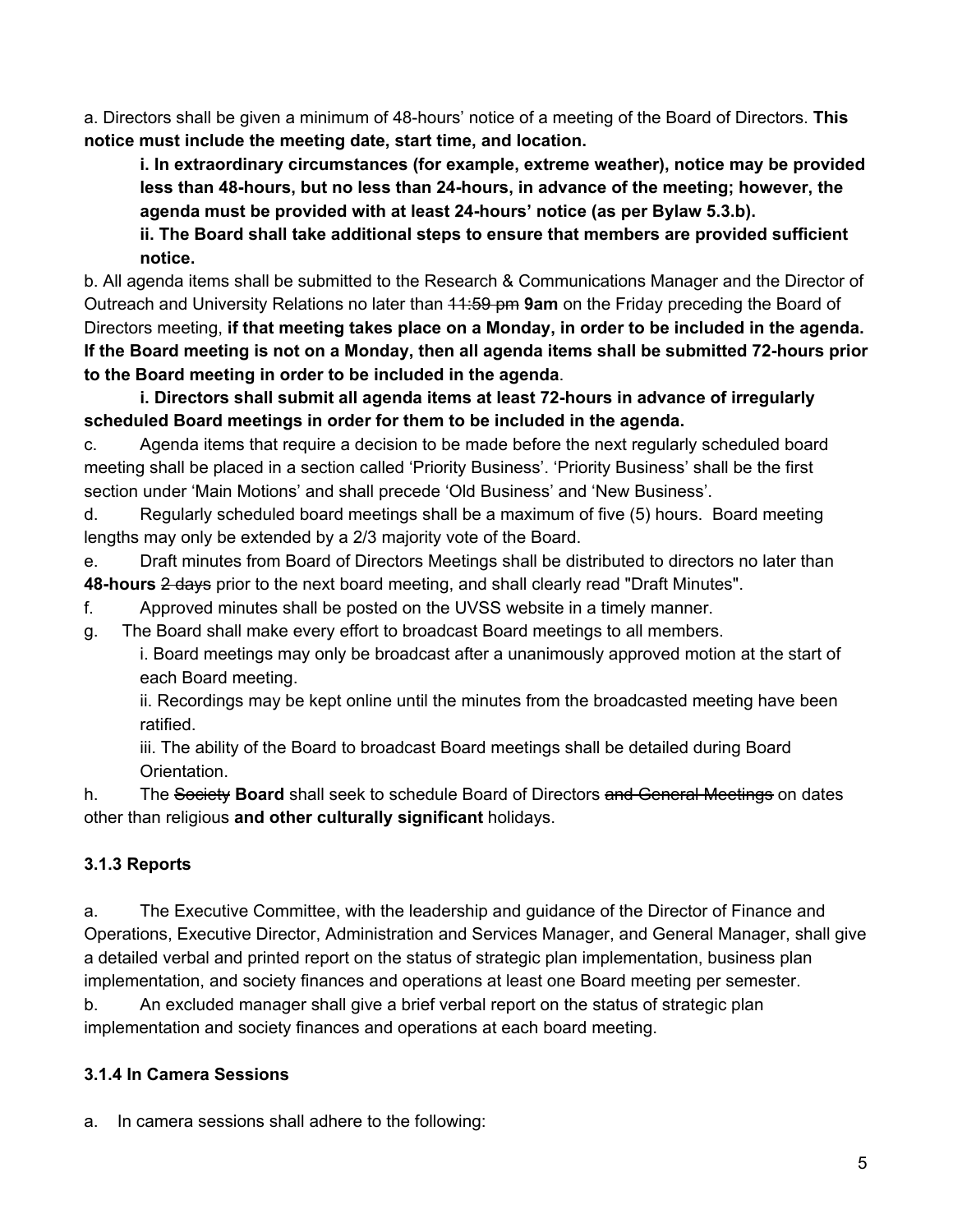I. An in camera session may only be held if it is included in the posted agenda.

II. When a motion is made to come out of camera, that in camera session ceases immediately and a five-minute break shall be called to allow the return of the gallery. If this motion fails, the in camera session will continue within the constraints of the original in camera motion.

## **Adopted AGM 1989/10/26**

III. All in camera sessions**,** excluding in camera sessions that require the use of a paid professional, shall be placed at the end of the agenda after all other business has been conducted.

b. If a director is unable to attend a board meeting where an in camera session has occurred, the Chair shall make all efforts to provide that director with the information that they require to participate in and conduct the affairs of the Society, including access to legal counsel when required.

d. In camera items are strictly confidential and members present are not to disclose the proceedings of in camera sessions, and, as per directors' fiduciary obligations, are to act in good faith and in the best interests of the Society.

e. In camera sessions are reserved for discussion of staff relations (in accordance with the relevant Collective Agreements or contracts), legal matters, or other matters of a sensitive or confidential nature.

f. Only members of the Board of Directors, and invited third parties as may be required are allowed to remain in the meeting.

g. No motions may be moved during an in camera session of the Board of Directors **except those relating to** with the exception for instruction for legal counsel or personnel issues.

h. When a decision of a confidential or legal nature is made in camera, that decision shall be minuted and made available to directors upon request.

**i. The Board may vote to include in-camera motions in the minutes (for example, the approval of hiring decisions, motions requiring consultation, and other information that is required to be publically available).**

**j**. Audio or video recordings shall not be made of in camera sessions.

**k**. The Board shall have all written notes made by directors and staff returned to the Chair at the conclusion of an in camera session.

# **3.3 General Meetings**

# **e. The Board shall seek to schedule General Meetings on dates other than religious and other culturally significant holidays.**

# **MOTION TO AMEND - ADACHI/ABUELAZM**

Amend Part 3.1.1, section f. to change "in section d. above," to "in section e. Above," **MOTION CARRIED**

# **MOTION CARRIED**

# **RECOMMENDED BY POLICY DEVELOPMENT COMMITTEE MOTION 2020/06/08: 05 - NAG/HENDERSON**

**BIRT** Board of Directors (BoD) policy Section 4, Part 3.6 International Student Relations Committee, subsection 4 is amended as follows: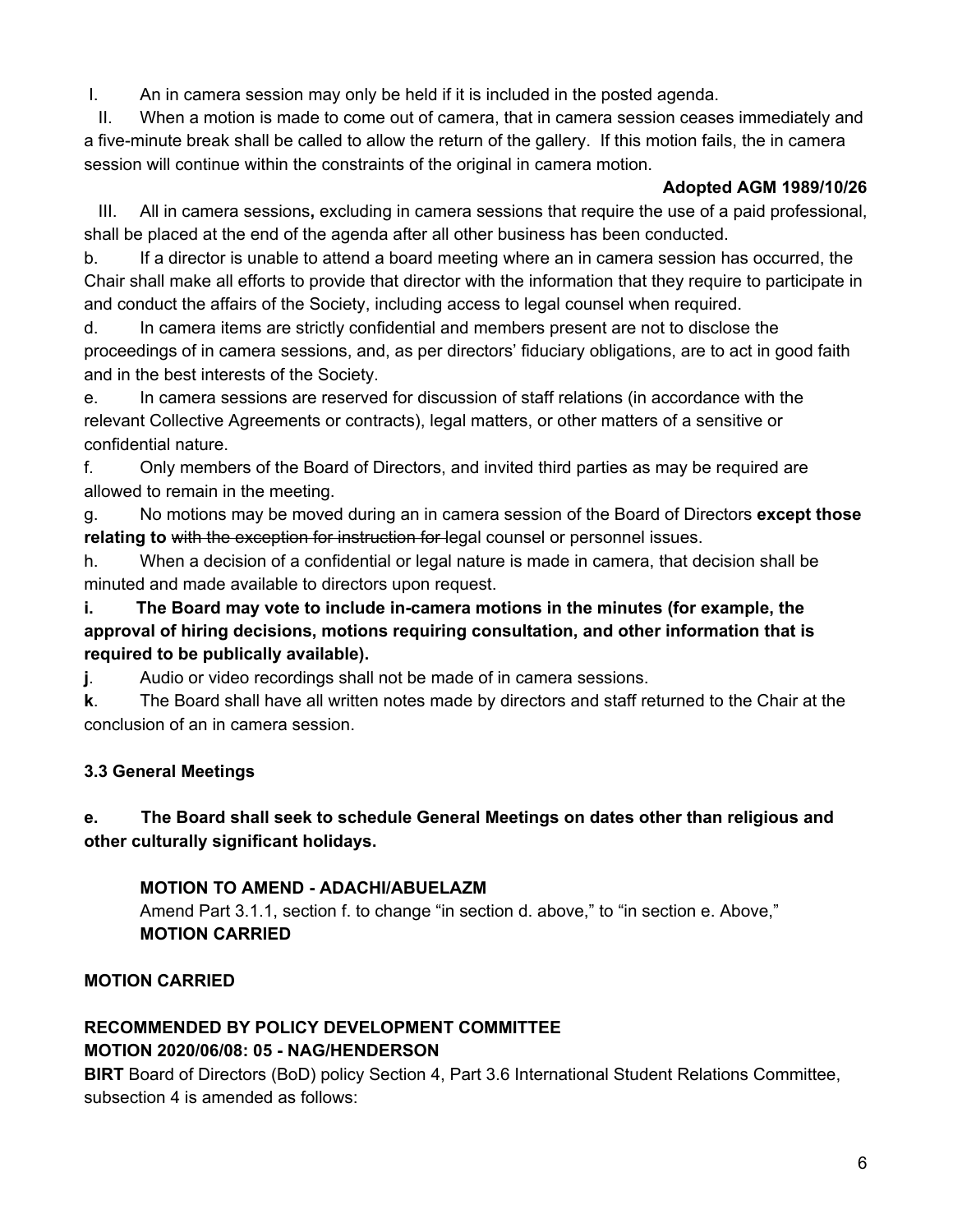## **4. Membership**

Voting Members

a. Director of International Student Relations – ex officio and chair of the committee

b. Any members at large who identify as international students elected by the BoD **and have attended**

## **one previous meeting of the committee.**

## **MOTION CARRIED**

### **b. NEW BUSINESS**

### **MOTION 2020/06/08: A1 – TUBEISHAT/ADACHI**

**WHEREAS** the Office of Student Life is launching a Pre-Arrival Program for new students in the beginning of July; and,

**WHEREAS** the Office of Student Life is seeking student input in anti-oppression content to be included in the program; therefore,

**BIRT** nominations be opened to fill the following vacancies on the Subject Matter Expert Committee (SMEC):

One (1) Member Nominations: Tubeishat **Acclaimed**

One (1) Member as recommended by the Native Students Union (NSU) One (1) Member as recommended by Students of Colour Collective (SOCC)

### **MOTION CARRIED**

### **c. OLD BUSINESS**

### **MOTION 2020/05/04: 18 – DE HAVELYN/ADACHI**

**BIRT** nominations be opened to fill the following vacancies on SUB Occupants Committee:

One (1) Representative as recommended by the Native Students Union (NSU) - Peter Underwood

One (1) Representative as recommended by UVic Pride - Nathan Ponce

One (1) Representative as recommended by Students of Colour Collective (SOCC) - no nominations

One (1) Representative as recommended by the Gender Empowerment Centre (GEM) - Em Osborne

One (1) Representative as recommended by UVic Sustainability Project (UVSP) - Elora Adamson

One (1) Representative as recommended by Anti-Violence Project (AVP) - no nominations

One (1) Representative as recommended by CFUV - Glen Swarnadhipathi

One (1) Representative as recommended by The Martlet - Kate Korte

One (1) Representative as recommended by Campus Community Gardens (CCG) - no nominations

# **MOTION CARRIED**

# **MOTION TO REVISIT MOTION 2020/06/08: A1 - ABUELAZM/ MOTION CARRIED**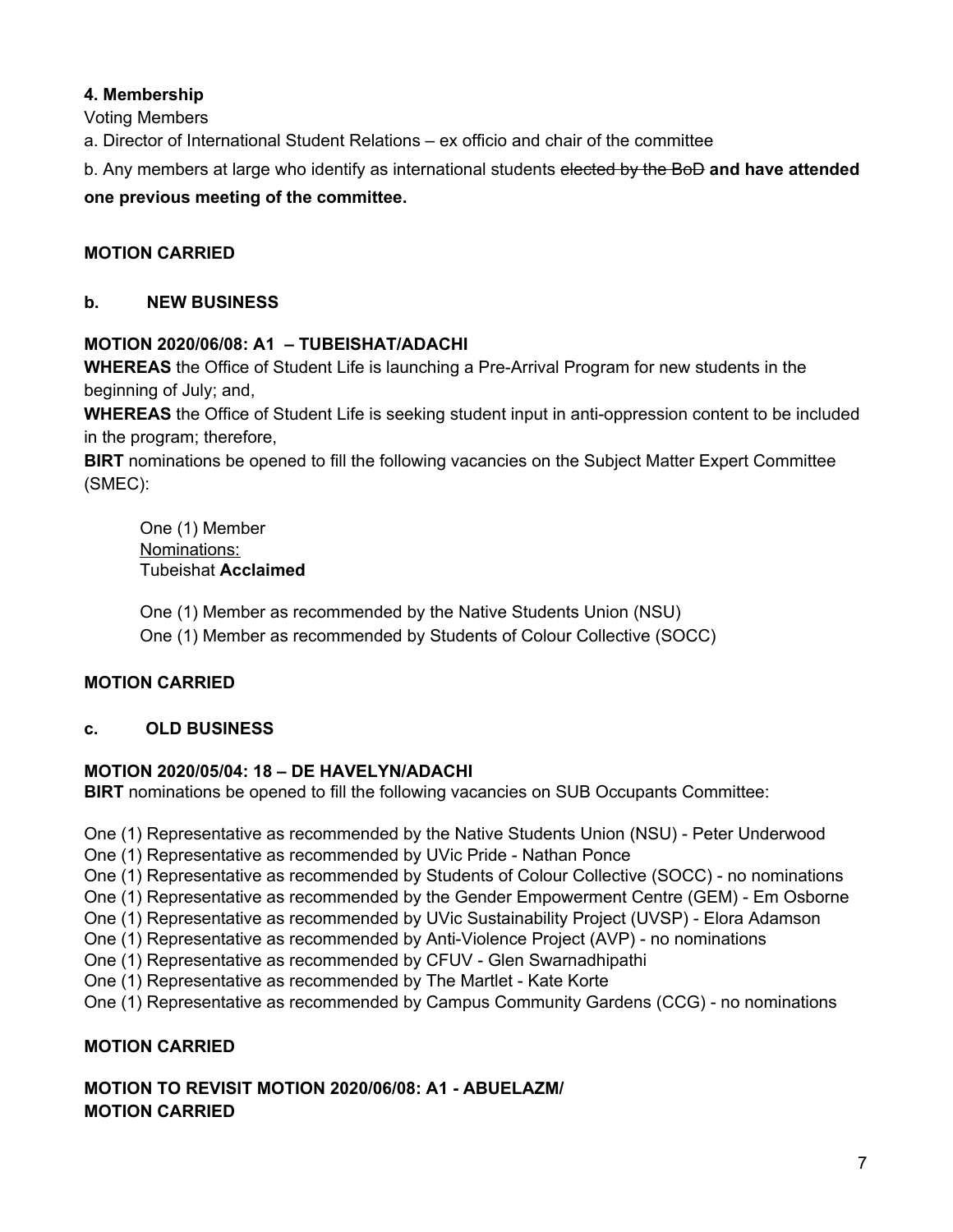### **MOTION TO RECESS FOR 5 MINUTES - ABUELAZM/BLECHA MOTION CARRIED**

#### **MOTION TO MOVE IN CAMERA - ABUELAZM/BLECHA MOTION CARRIED**

Meeting moved in camera at 7:35pm.

#### **9. In Camera**

- **a. Legal**
- **b. Personnel Committee Report**

#### **MOTION 2020/06/08: A2 – BURD/ABUELAZM**

**BIRT** the Board of Directors accepts the report of the hiring committee for the Payroll and Accounting Manager; and,

**BIFRT** Connie Kyle is ratified as the Payroll and Accounting Manager; and, **BIFRT** this motion is recorded in the minutes.

#### **MOTION CARRIED**

### **MOTION TO MOVE OUT OF CAMERA - BLECHA/GUILDFORD MOTION CARRIED**

The meeting moved out of camera at 7:41pm.

#### **MOTION CARRIED**

#### **10. MEETING TIMES**

**The next meeting scheduled by the Board of Directors is:** Monday June 22, 2020 via Zoom (online).

### **11. ADJOURNMENT**

### **12. DIRECTORS' REPORTS**

Jana Barkowsky (10 hours)

- Attended events committee
- Attended finance committee
- Attended campaigns committee
- Attended mental health campaign meeting
- Met with Director of Campaigns
- Met with Director of Affairs and portfolio DAL
- Created instruction sheet for accessing mental health support
- Worked on clubs and course union feedback form
- Worked on affairs website info

Evan Guildford (6.8 hours)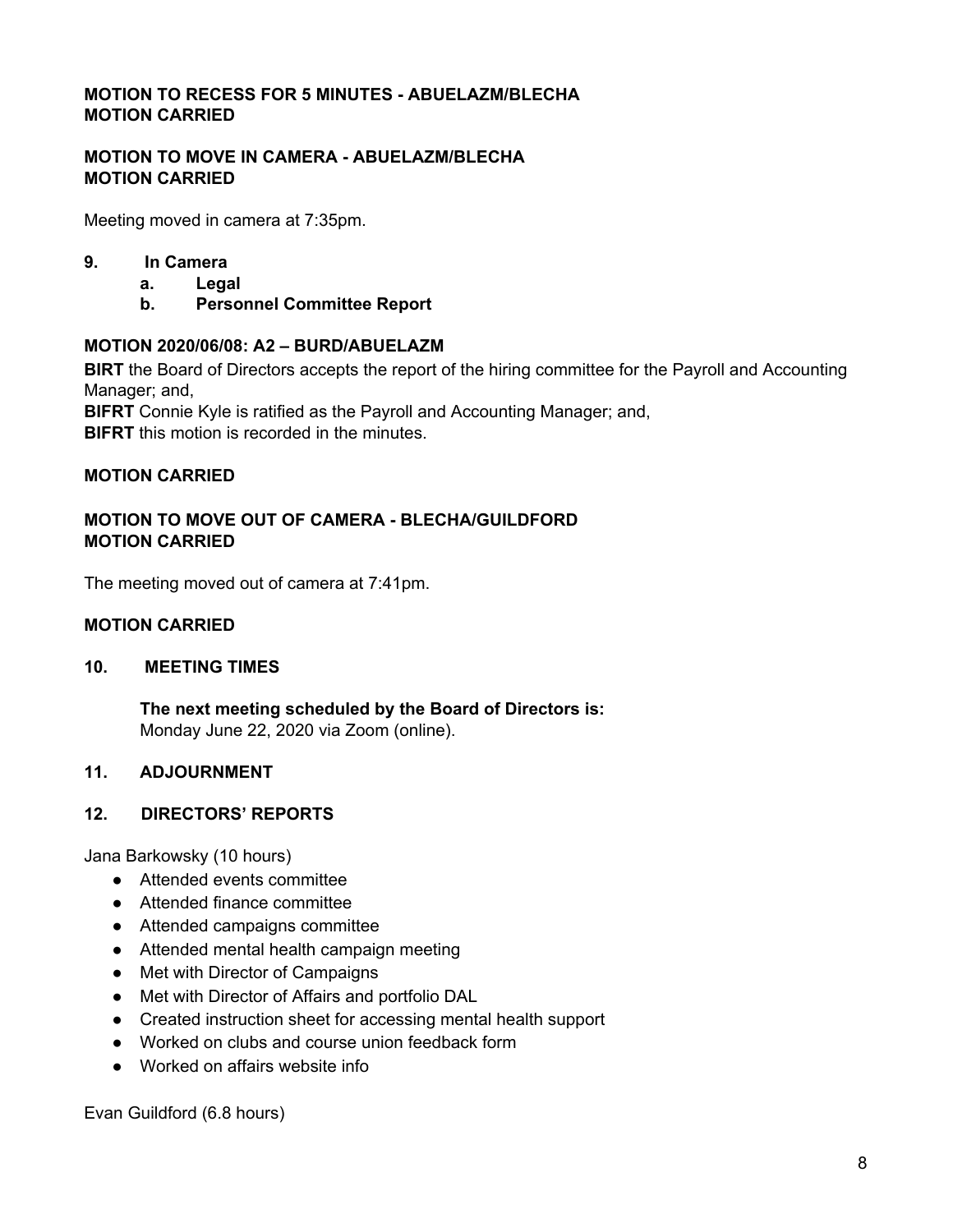- Board Meeting. 1800-2030 (2.5 hours)
- Policy Development Committee meeting. 1000-1100 (1 hour)
- Events Committee meeting. 1600-1620 (0.3 hours)
- Finance Portfolio Meeting. 1630- 1730 (1 hour)
- Budget analysis (on own time) 1 hour
- Finance and Operations. 1400-1500 (expected 1 hour)

Emily Hiser (16.5 hours)

- Let's Get Consensual background research and strategic planning 2 hours
- Outreach Portfolio work 4.5 hours
- Make Transit Work background research and strategic planning 2 hours
- Divest Research and Meeting prep 3 hours
- Policy Development Committee Meetings 2 hours
- Member Outreach Committee Meeting 1 hour
- Campaigns Committee Meeting 1 hour
- GEM Training Brainstorming / Planning Meeting 1 hour
- Emailing Sarina to remind her that she is lovely and is doing a great job 2 minutes

Victoria Ritchie (11.5 hours)

- LGC Planning meetings 2hrs
- LGC Research & Work Order 3hrs
- Divest Meeting/Planning 2hrs
- Events Committee Meeting 1hr
- Campaigns Committee 1hr
- Campaigns Word Orders 1.5hrs
- Finance Committee 1hr

Reeve Henderson (7.5 hours)

- Events Committee
- ISRC Working group
- MailChimp Updates
- ISRC Agenda Review
- Research into "reporting" during ISRC meetings

Jocelynne Parent (7.5 hours)

- Events portfolio meeting
- Events committee
- Team building
- Rethink mental health
- Campaigns committee meeting
- Events planning
- Minutes write-up
- Research

Marran Dodds (7.75 hours)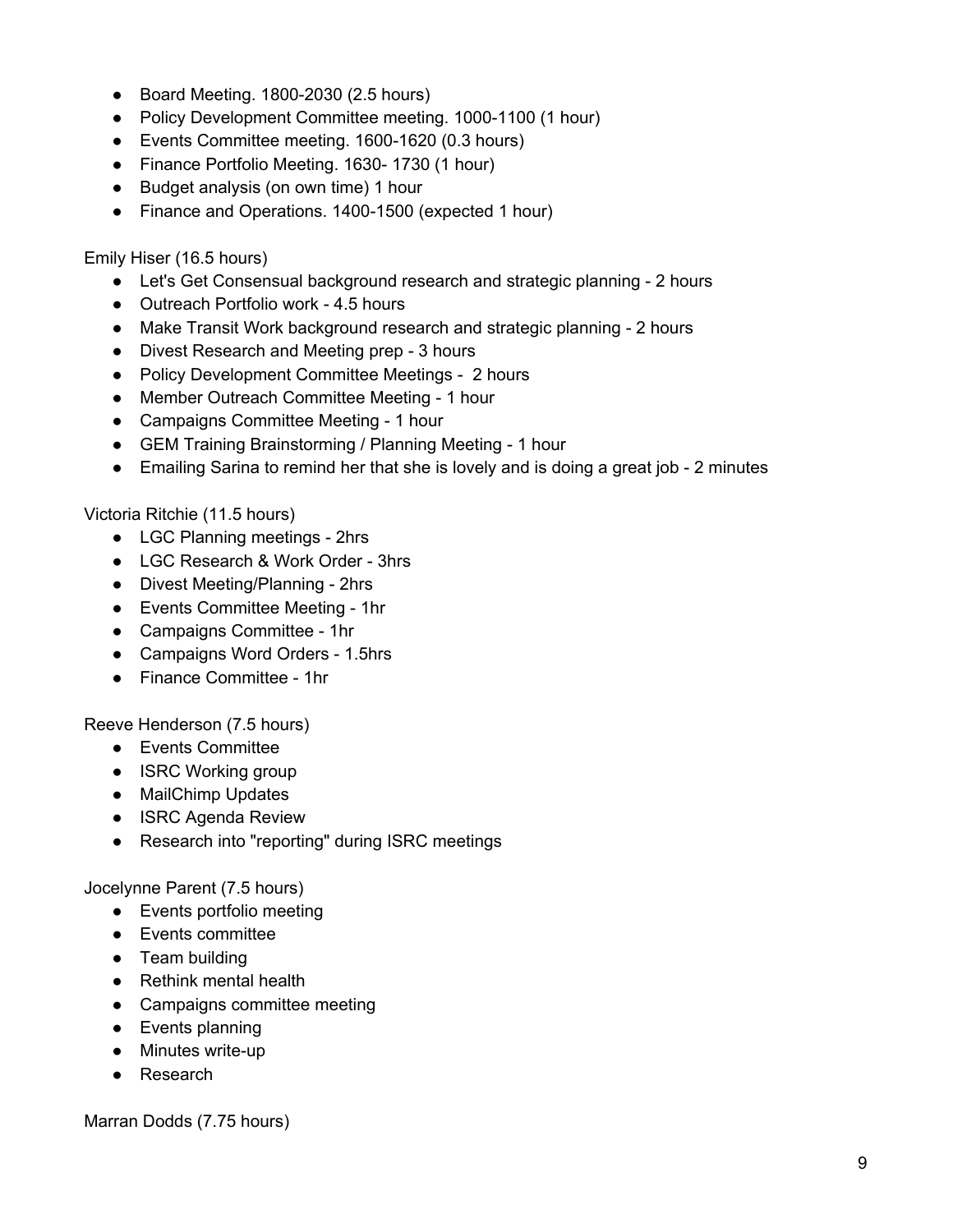- Divest uvic meeting (1.25 hr)
- Graphic/social media work for campaigns (1.5 hr)
- UVSS board meeting (2.5 hrs)
- Events portfolio meetings (1 hr)
- Events committee meeting (1 hr)
- $\bullet$  Event planning (0.5 hr)

Sebastian Franco-Monroy (74 hours)

- Sent and responded to emails
- Went to committee meetings (Exec, Campaigns, PD)
- Held events committee meeting
- Meetings with OSL
- Went to board meeting
- Signed cheques
- Met with Live Music Club
- Worked on Events Proposals
- Did research on Mental Health Workshops
- Started rough draft of Summer Events Timeline
- Met with Graphics
- Met with Excluded Managers
- Attended Trivia Night livestream
- Research for Renters with Rights
- Research on BC Budget
- Working on changes for Campus Kick Off
- Met with UVic execs
- Started work on workshops for the year
- Training with previous Events Director
- Met with Portfolio DaLs
- Met with SFSS

Dipayan Nag (35.5 hours)

- Attended Campaigns Committee.
- Attended Policy Development Committee.
- Attended Members Outreach Committee
- Plan and consultation for International Student Relations Committee (ISRC).
- Review policy for ISRC membership.
- Developing outreach and member representation for portfolio
- Meeting and check-in with leads.
- Coordinating event ideas with Global Community.
- Developing yearly plan for portfolio.
- Other administrative tasks.

Isaiah Adachi (11 hours)

- Board Social 1 hour
- Territory 101 workshop 1 hour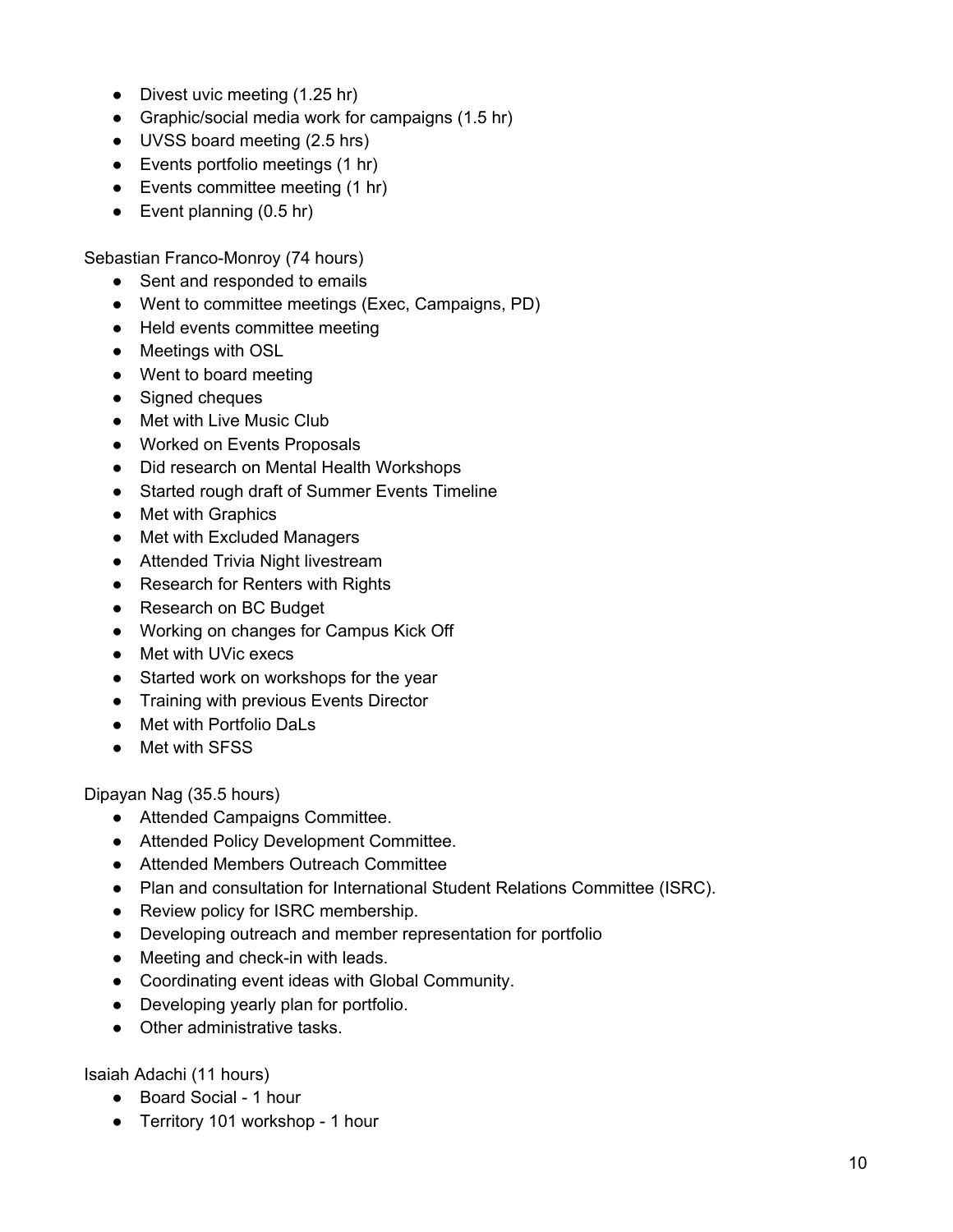- Member Outreach meetings 3 hours
- PD meeting 2 hours
- H&D Appeals meeting 1 hour
- PIRG Working Group 1 Hour
- Studying Board Policy, PIRG History 2 Hours

Dalal Tubeishat (94 hours)

- Processed cheque reqs
- Answered emails
- Attended Policy Development Committee, Campaigns Committee, Executive Committee, PIRG Working Group, Electoral Committee, Member Outreach Committee,
- Meetings with Office of Student Life
- Portfolio meetings
- Updated website content
- Made report on Clubs and Course Unions Form results
- Cheque signing
- Working on policy
- Internal meetings
- Review policy
- Phone meetings with clubs
- GEM Hiring Committee
- Meetings with UVic Residence and VIKES

### Emily Lowan (92 hours)

- Daily check-ins with Outreach (1.5 hrs)
- Peer support committee (1 hr)
- Leads meeting (1hr)
- U-pass meeting (1hr)
- Divest meeting and preparation (2 hrs)
- Emails and administration (7 hrs)
- Meeting with Residence Services (1 hr)
- Meeting with CSU (1hr)
- Meeting with EQHR about online consent training (1hr)
- Finops committee (1hr)
- Board meeting (3 hrs)
- Graphics meeting about campaign page updates (0.75 hr)
- Exec committee (1hr)
- SVSEC (Sexualized Violence Special Events Committee) (1hr)
- Member outreach committee (1hr)
- BC budget consultation planning with Leads (1hr)
- SVSEC deliverables planning (2hr)
- Leads meeting (0.5 hr)
- SFSS meeting (1hr)
- MTW working group (1hr)
- Leads meeting with counselling services (1 hr)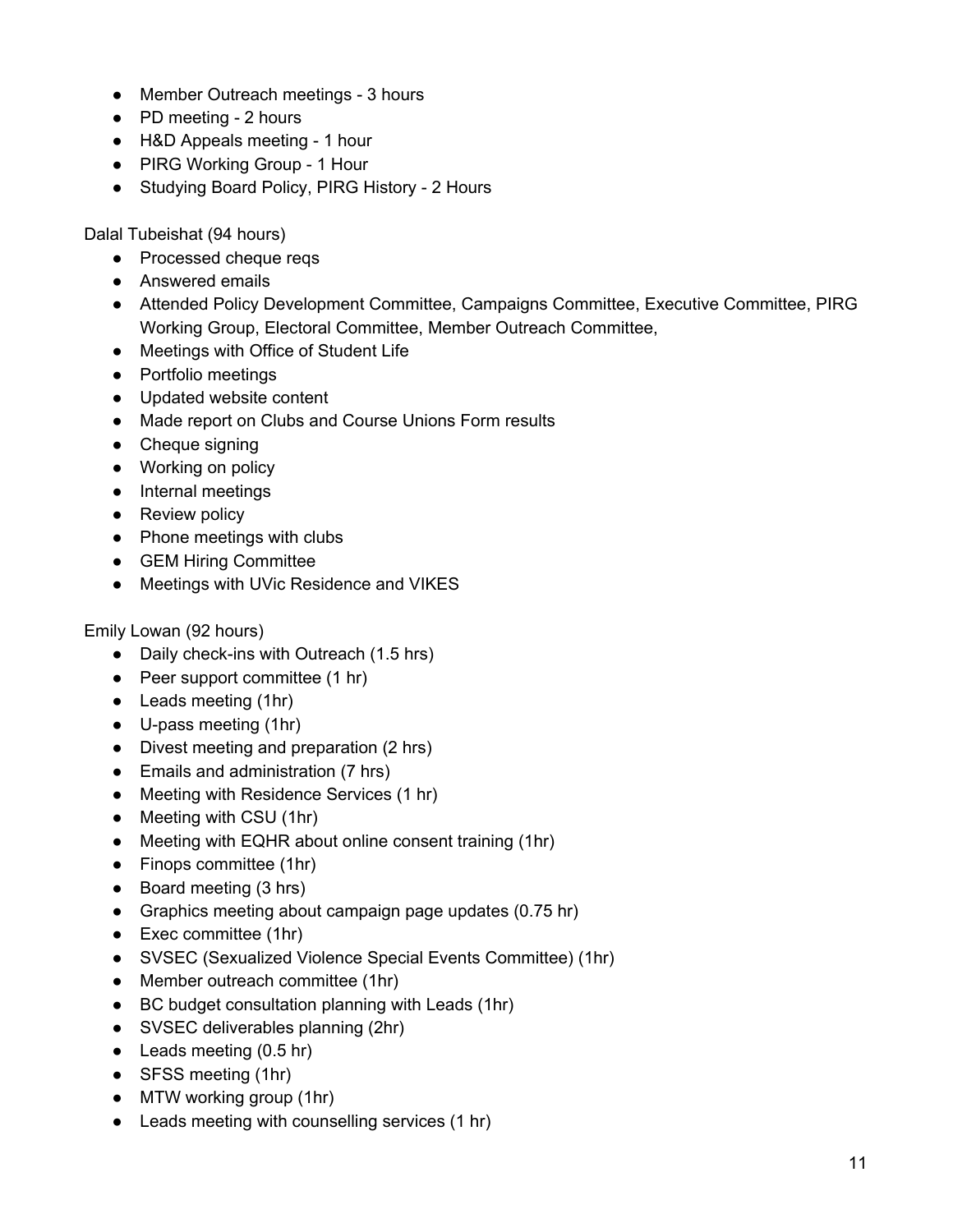- Policy development committee (1hr)
- SVEEAC (Sexualized Violence Education Events Committee) (1hr)
- UVic handbook edits (0.5 hr)
- Events committee (1 hr)
- UVSS/OSL engagement strategy (1 hr)
- LGC working group (1 hr)
- Campaign planning (5 hrs)
- Meeting preparation (6 hrs)
- Meeting action items (3 hrs)
- Daily check-ins with Outreach (1 hr)
- Campaign planning (6hrs)
- Rent with rights working group (2 hr)
- Rethink mental health working group (1hr)
- OSL consent training meeting (1hr)
- SVSEC (1hr)
- Exec meeting (1hr)
- Leads meeting (1hr)
- Member outreach committee (1hr)
- Campaigns committee (1hr)
- Meeting with AMS (1 hr)
- Meeting with Camosun (1hr)
- Policy development committee (1hr)
- U-pass meeting (1hr)
- SVSEC (1hr)
- AVP meeting (1hr)
- Leads, residence and Vikes meeting (1hr)
- Meeting prep (5 hrs)
- Emails and administration (6 hrs)
- Meeting action items (4 hrs)

Abdul Abuelezam (14 hours)

- Wrote motions for PD
- Discussed Policy with Director of Outreach and University Relations over multiple calls
- Wrote possible Policy with another DaL
- Had a meeting with the Director of Student Affairs
- Attended PIRG Working Group Meeting
- Attended Campaigns Committee
- Attended 2 Policy Development Committee Meetings
- Attended Rethink Mental Health Working Group Meeting
- Researched StudentCare options for Mental Health with the other Lead for Rethink Mental **Health**
- Called the Director of International Student Relations to figure out how ReThink Mental Health can reach out to International Students
- Helped run the UVSS board mixer
- Attended Finance Committee meeting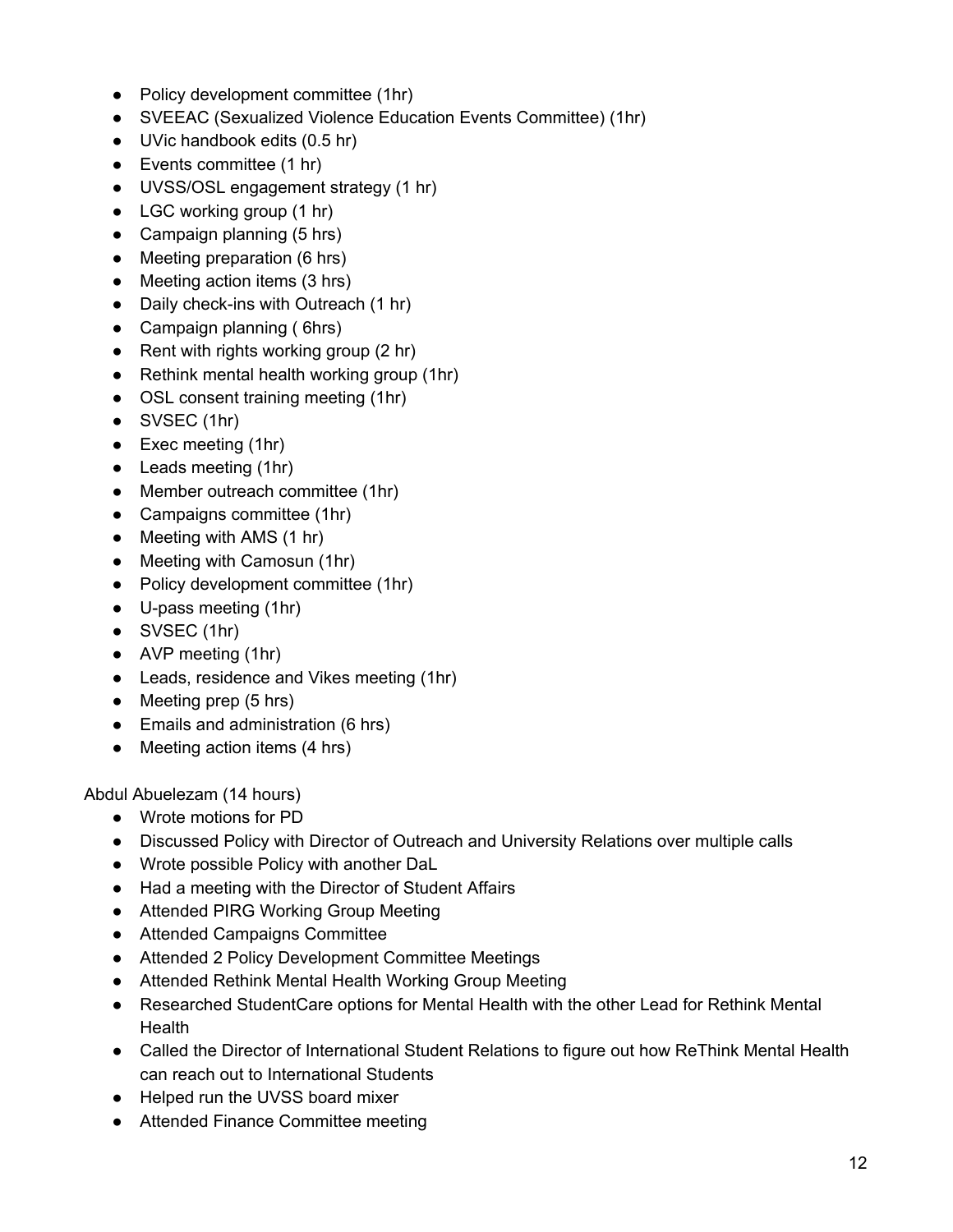Sarina de Havelyn (89.5 hours)

- Meetings with other student unions such as ABCs, SFSS, AMS, CSU, CCSS to collaborate on Rent with Rights, the BC Budget Consultation, student outreach, events, etc.
- Chaired Electoral, Member Outreach, PIRG Working Group, Policy Development, and Executive **Committees**
- Meetings with UVic regarding messaging improvements, orientation planning, potential areas of collaboration, student life improvements, UVSS inserts on Coursespaces/syllabi, and consent workshops
- UVic Handbook edits
- Meeting preparations (scheduling, research, communications, minutes,
- Attended Finance, Events, and Campaigns committees
- Rent with Rights planning
- OER Lobbying document drafting
- Administrative tasks
- Daily check-ins with Dir. of Campaigns
- Correspondence with SWAG providers
- Drafting Letter to UVic
- Drafting BC Budget Consultation submission
- Preparations and organization for June 8th's board meeting
- Meetings with Member Outreach sub-group for video planning, zoom calls
- Portfolio meetings

Paarth Mittal (8 hrs, 40 mins)

- Board Meeting (May 25): 2 hrs
- Divest UVic Working Group meeting (May 22): 1 hr
- Policy Development Committee meetings (2): 2 hrs
- Campaigns Committee Meetings (2): 2 hrs
- Make Transit Work working group meeting (1, on May 27): 1 hr
- SVSEC meeting (once): 40 mins
- COVID-19 Resource Hub assistance- 2 hrs

Caleb Burd (91.5 hours)

- Participated in accounting manager hiring committee which has met regularly to discuss and interview applicants
- Spent many hours learning about strategic planning but also developing the new format
- Participated in the fee reduction appeals committee
- Met with Fortis BC to start another energy audit
- Met with university counseling services
- Met with good food project leader and developed action plan
- Met with Vikes and residence representatives and discussed opportunities for collaboration
- Reviewed both February and March income statements, and worked on developing solutions
- Attended Policy development, campaigns, executive committee.
- Attended Divest working group and review relevant information
- Met with the office of student life
- Brainstormed ideas for automating health and dental appeals process
- Worked on sustainability portion of website